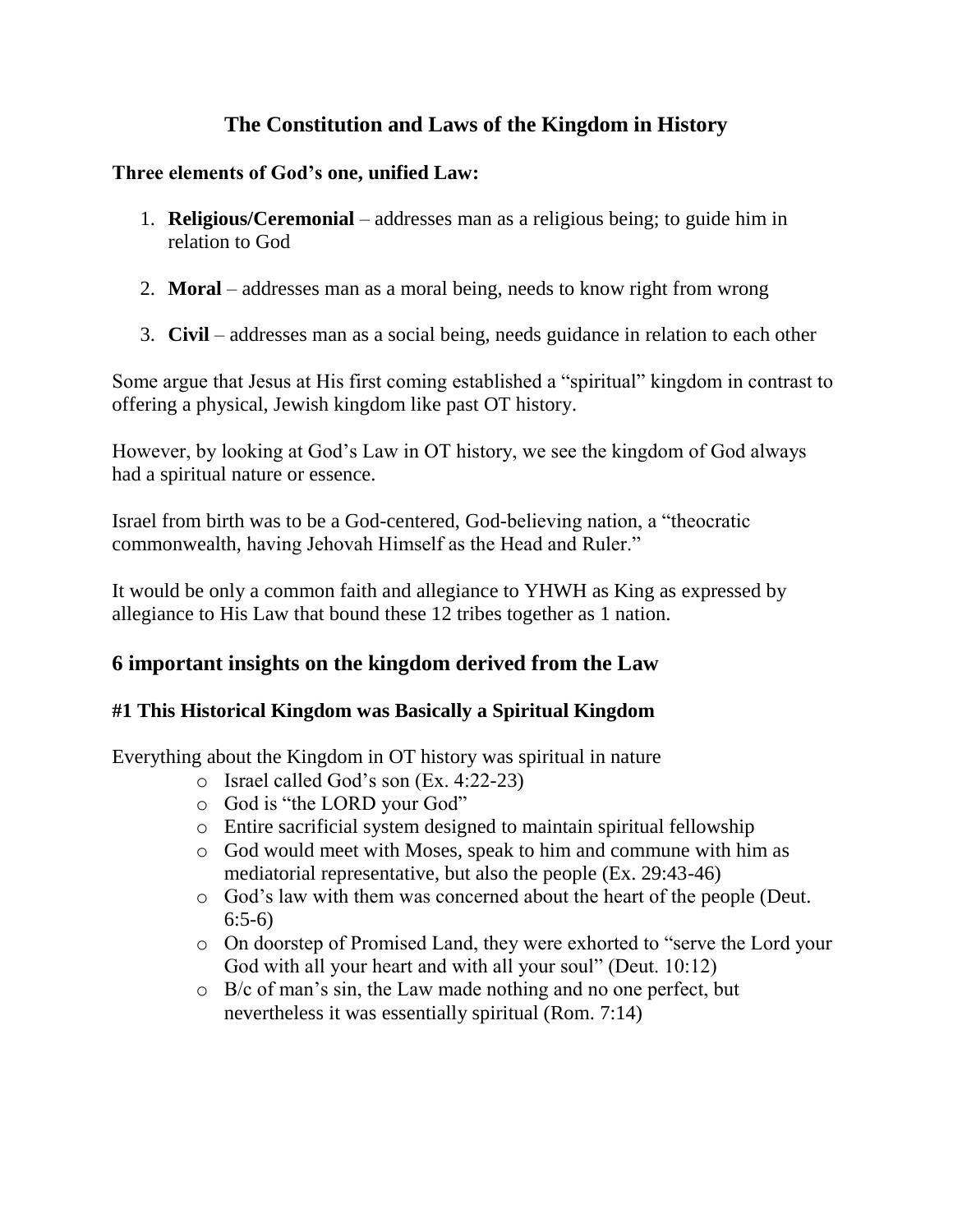### **#2 The Historical Kingdom had a Political Aspect**

God's Law would hold key for Israel's government

Tribes made up of clans and clans made up of families. Out of this arose "heads" of families and the "elders" of the people.

Moses was originally sent to these elders. They also were assembled by Moses at Sinai.

Some believe the "judges" and "officers" (Deut. 16:18) were selected from among these elders, forming a judicial and executive branch of gov't.

One unifying feature? Moses – the divinely chosen mediatorial ruler – and the Law given thru him.

But Moses was neither a dictator nor monarch. He was strictly limited to only executive and judicial functions, not legislative. All cases were to be decided based on divine law.

even in someone as great as Moses, not an absolute monarch over all 3 branches of gov't. for 2 good reasons:

- 1) freedom for people on local level to govern themselves and maintain a deep sense of political freedom. Unknown in surrounding pagan nations.
- 2) Kept Israel from seeking world-empire status. Without a strong unifying central gov't or dictator, Israel was to be unified by God's presence with them, not by a strong dictator or king seeking to conquer foreign lands. Israel would be different.

McClain: "In this important respect the gov't of Israel was absolutely unique (Ex. 33:16). Nowhere else in the history of gov't do we find any comparable solution to the difficult problem of striking a proper balance between national strength on the one hand and political liberty on the other."

All political entities are caught between the sharp horns of a dilemma:

Sacrifice individual freedom in the interest of national security OR

Risk national security for sake of preserving rights of the individual

Until Jesus comes, the reconciliation of these two will continue to be a matter of political compromise and imperfection.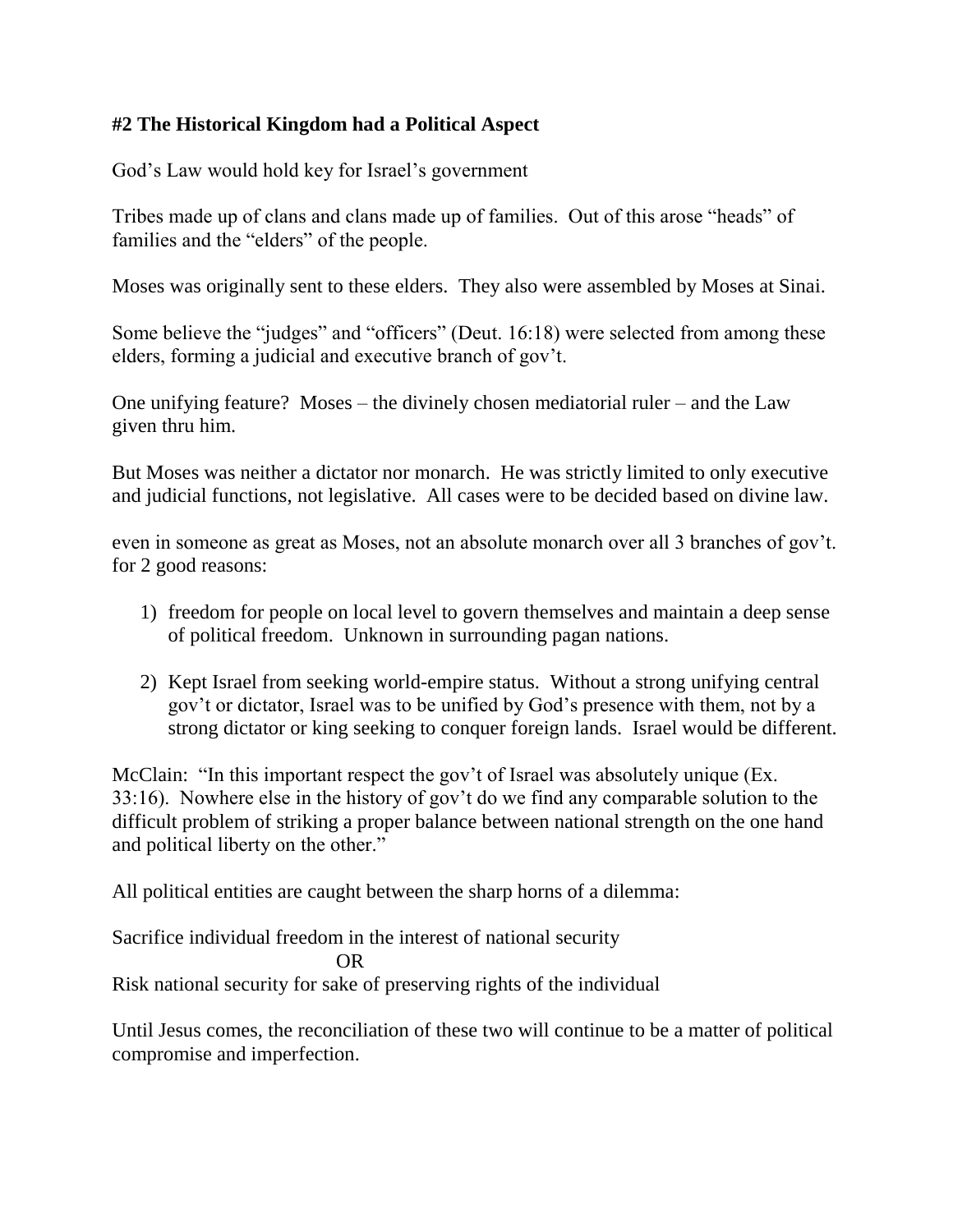What was Israel's Foreign Policy? God promised political and economic superiority as a reward for full obedience under the covenant (Deut. 15:5).

"Therefore if Israel had any foreign policy, its central feature was reliance upon God with complete independence from all other nations."

No treaties or leagues with other nations for national security. God was their security.

ALL alliances would be folly, lead to religious and moral decline. If they trusted Egypt, in the end, their fears would be confirmed and their security compromised.

 $Specifically -$ 

#1 NO treaties w/ Canaanite nations within their Promised Land (Ex. 23:32 and Deut.  $7:1-2$ ; = snare.

Israel was to be God's divinely chosen instrument of punishment to destroy these degraded and utterly sinful people groups within the Promised Land, so that she might be preserved, so that she might bring forth the revelation of God and the Savior of the world.

#2 Regarding nations "far off" (Deut. 20) Israel authorized to go into battle if any of them became hostile, after an offer of peace in return for tribute. No submission to the terms, then attack until complete victory, killing all the men.

Conquest was not war. They were divinely ordered executions on a massive scale, with the armies of Israel serving as the instruments. Jehovah Himself was the real leader.

Jericho is a prime example of the supernatural and irresistible nature of these conflicts. ZERO Israelite casualties! Simply unheard of.

"The conquest of Canann is too often treated as an enterprise of the Israelites, carried out with great cruelties, for which they claimed divine sanction. The OT presents the matter in an entirely different light. The war is a Divine enterprise, in which human instruments are employed ..."

Yes, Israel was called to be a spiritual and religious and moral light to the nations of the world. But they could only fulfill this calling if they remained separate from the world, from all entangling political or religious connections.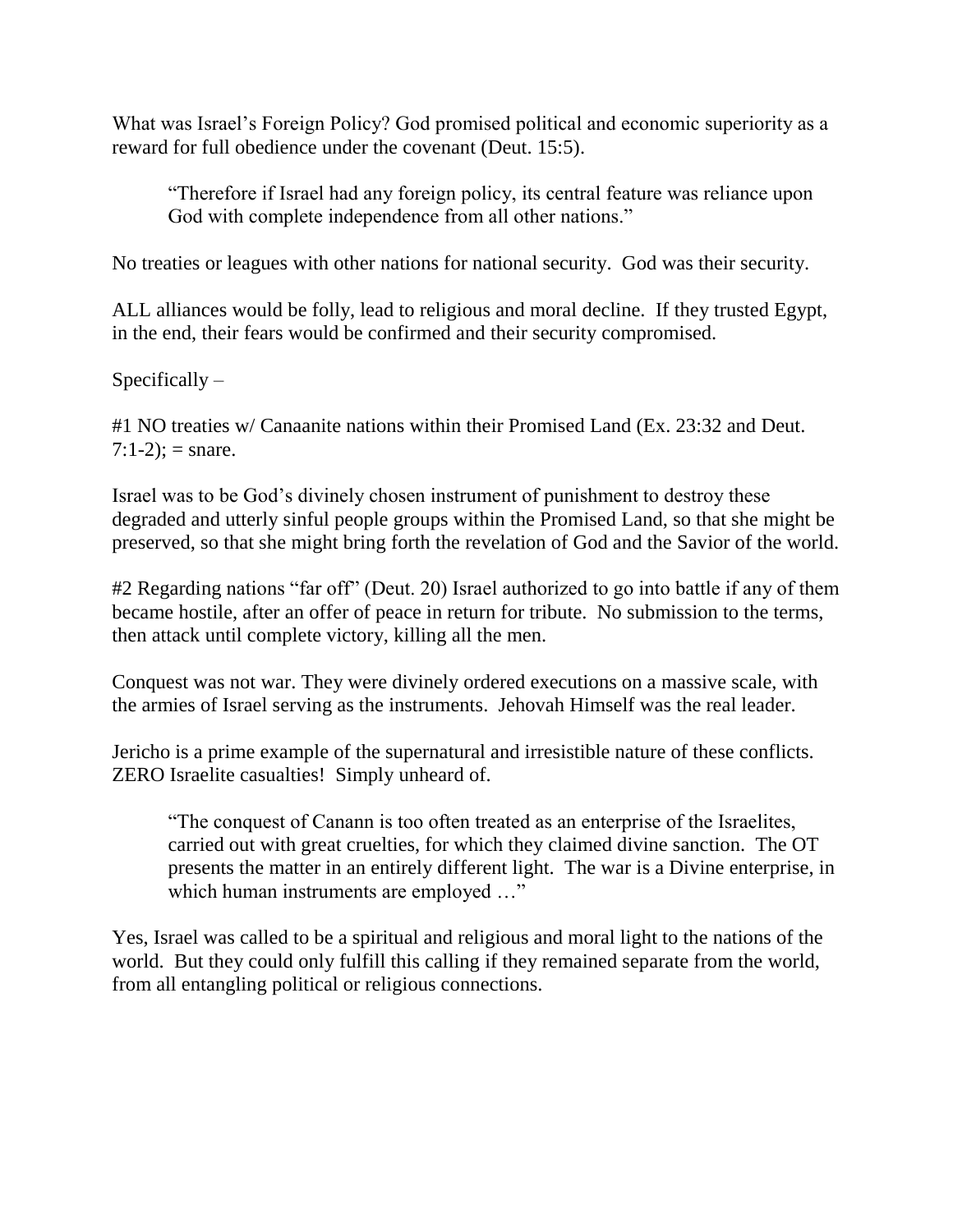## **#3 The Ecclesiastical Aspect of the Historical Kingdom**

Ex. 19:6 "You shall be unto Me a kingdom of priests."

Their civil and religious aspects could not survive without each other. Both based on a God-centered morality. Israel was inherently religious in nature.

Judaism not the religion of the philosopher, held as vague ideals to be studied and discussed but not lived. Concrete and practical, part of everyday life.

Evidence of the religious nature of the kingdom:

- Selected/chosen priesthood
	- o first of Aaron and his sons; his line as part of the tribe of Levi. Not every Levite a priest, but every priest a Levite.
	- o no "stranger" outside the priestly order could enter in or interfere, including civil rulers or kings (King Uzziah burned incense and became a leper)
	- o Priests had no civil authority whatsoever
	- o Priests and Levites were to own nothing; no inheritance, no land allotment
		- "In this wise provision at the very beginning of the new kingdom, there was set up a safeguard against the development of a rich priestly caste entrenched in the ownership of lands and other property …"
		- God would be their portion and inheritance!
		- Material support would come from tithes and offerings from tribes who did receive land allotments
		- The union of civil and priestly functions unauthorized (contrast) Melchizedek); served as a system of checks and balances until Messiah
- Ritual of worship prescribed in minute detail
- Central place of worship and sacrifice
- All supported by the state and enforced by the state. No freedom of religion under a theocratic gov't, so the worship of false gods subject to death penalty. Can work no other way in a theocracy.
	- o "For if there is but one true God, and if this God is Jehovah, and if the welfare of Israel and the world, both here and hereafter, depends on a proper acknowledgment of this one true God – then any religious deviation must be regarded as the highest kind of treason …"

Question: Should sinful man ever seek the union of church and state, where the state recognizes one religion only and that religion supports the state?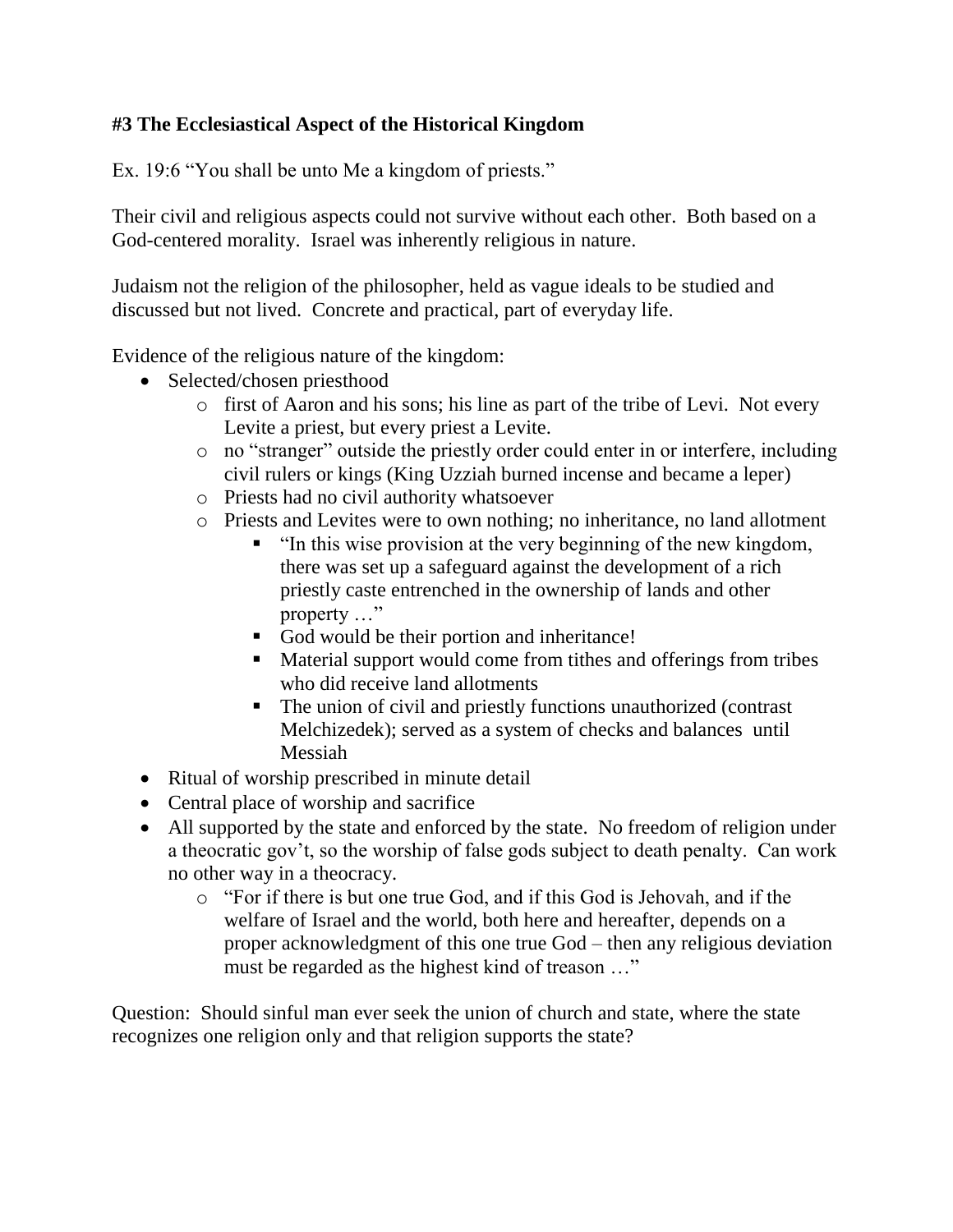### **#4 The Economic Aspect of the Historical Kingdom**

Israel had three main sources of wealth:

- 1) They entered Egypt with flocks and herds that multiplied greatly in Goshen over 430 years.
- 2) They "plundered" the Egyptians of gold, silver, clothing. Glad to see them go. Think of it as 430 years of back pay.
- 3) Divine land grant of Palestine, a land flowing with milk and honey.

God's Economic Policy was novel and realistic

- No Utopia where all men are equal in ability and possessions
- Realistic grasp of life in a fallen world (Deut. 15:11 "For the poor shall never cease out of the land.")
- One price a society pays for human freedom. If men of differing abilities and dispositions enjoy personal freedom in economic affairs, some will win and some will lose.
	- o "Historically, no perfect way has ever been found to reconcile personal liberty with complete economic equality" for the nature of man himself is the root cause. We are different and we are unpredictable.

God's economic policy recognized all this. Since man couldn't be wholly free and fully protected from his own follies and mistakes and sloth, God established certain safeguards in the exercise of economic rights that didn't eliminate all poverty by way of perfect economic equality:

Economic Safeguards:

- 1. Every family in Israel was given an original allotment of land (Num. 26) from God with right of inheritance. Owner given much freedom re: use, except the permanent surrender of title. It could not be "sold forever." The land belonged to God, He parceled it out to families within Israel and it was to stay with them, as God established a theological basis for private property ownership/possession.
- 2. Israel was to open their hand freely "unto thy brother, to thy poor, to thy needy, in thy land" (Deut. 15:11). Some individuals would make unwise economic decisions with their land. The law granted to every person the liberty to lose property temporarily, but not liberty to starve. If able-bodied, required some activity on their part to eat. Leave corners un-harvested for the poor to harvest.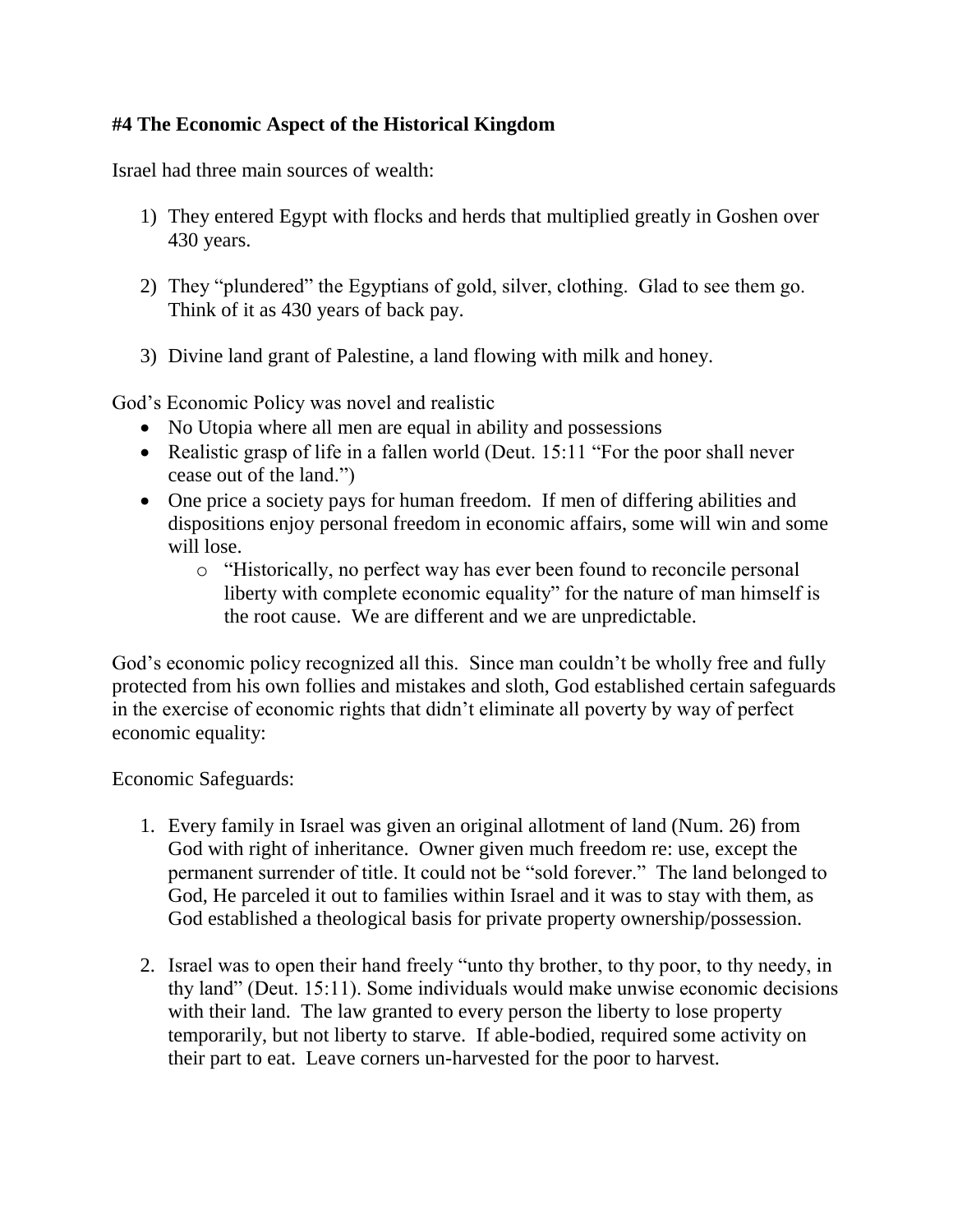- a. Very inefficient system. Boaz's hired workers could reap those corners much faster, he could then send that grain to the poor.
- b. Very wise system, for God had in mind the welfare of the person as well as their need for food. "The poor must be helped, but in such a way as to maintain his self-respect." God requires them to work in order to eat.
- 3. Sabbatical  $7<sup>th</sup>$  year rest of the land produced a free crop to anyone who wanted it.
- 4. A release to debtors every 7 years (Deut. 15:1-3). Biblical scholars understand this not as a cancellation of the debt but a one year "grace period" during the sabbatical year, since work slowed down.
- 5. Greatest safeguard was the Year of Jubilee (Lev. 25). Every 50 years …
	- a. Every slave set free … freedom from bondage!
	- b. All debts connected to real estate cancelled … freedom from debt!
	- c. All land allotments reclaimed, whether lost by sale or debt … freedom from hunger!
	- d. Abundant  $48<sup>th</sup>$  year to cover the  $49<sup>th</sup>$  Sabbatical Year and  $50<sup>th</sup>$  Year of Jubiliee and into the  $51<sup>st</sup>$  year  $\ldots$  freedom from toil!

Not a communistic redistribution of wealth but rather a restoration of all real property to original private owners. Guaranteed and granted a fresh start, not protection from economic folly and foolishness. What was restored could be lost the next day.

Still allowed for human initiative and hard work to be rewarded while mitigating human poverty to some degree.

It also guarded against the evils of great concentrations of real wealth and power in the hands of a few.

6. The Law of redemption by kinsmen redeemer allowed for land or freedom to be redeemed if lost thru debt or selling yourself into slavery.

Conclusion: God gave much consideration to the matter of private possessions and the material well-being of everyone in the kingdom. The perfect Kingdom to come will do the same!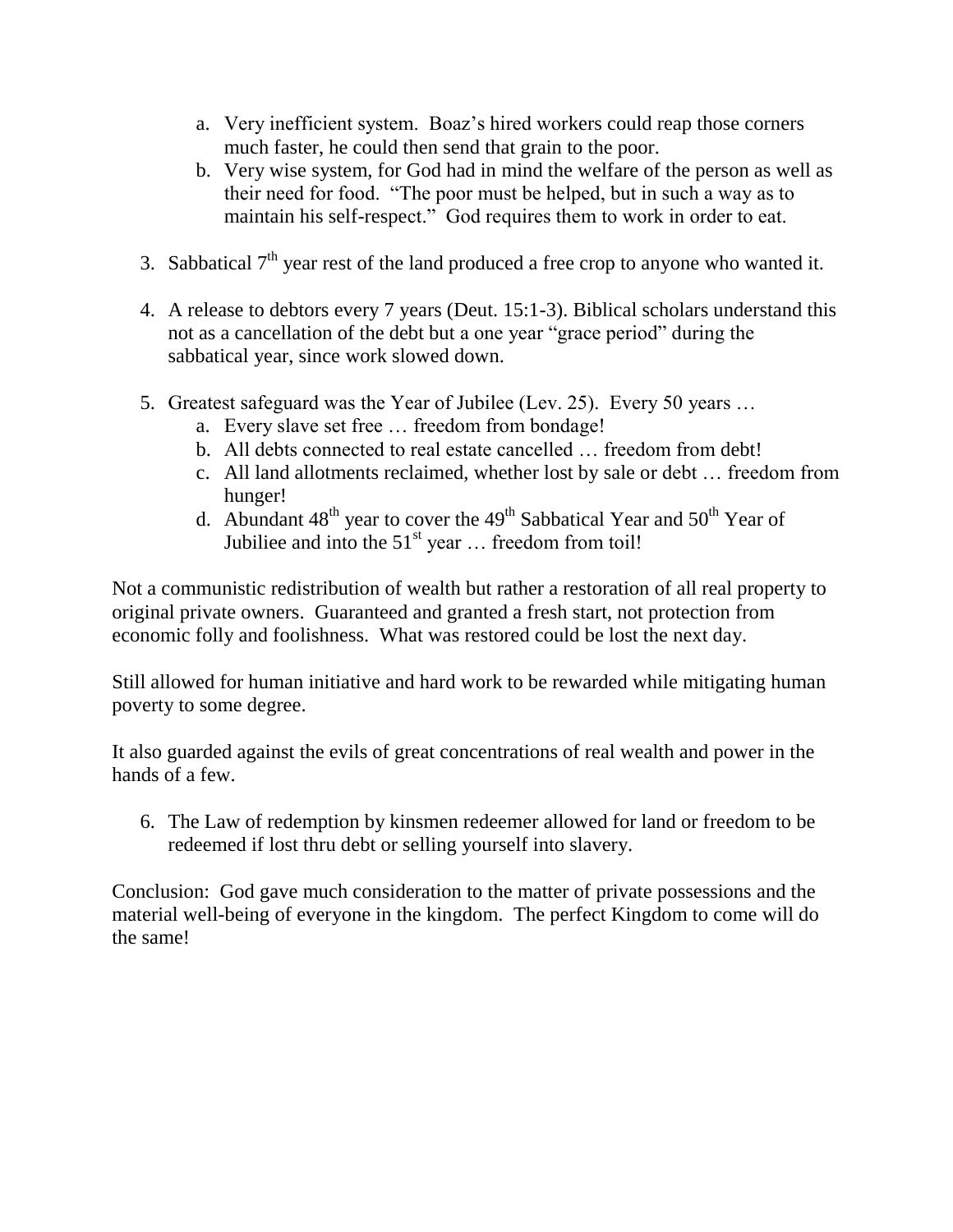### **#5 The Physical Aspect of the Historical Kingdom**

God's system of rewards under the Old Covenant would include physical blessings in the land of promise. These would come in two ways: supernaturally and providentially.

Supernatural Physical Benefits

- Extraordinary fruitfulness of crops, flocks, herds and parents
- Manna for 40 years
- Water from a rock, bitter waters made sweet
- Preservation of shoes and clothing for 40 years
- Health/freedom from the diseases of Egypt/plagues
- Long life in the land

Benefits thru ordained, wise human means:

- God often required effort on the part of man to receive the physical blessing
- Provisions to preserve natural resources
- Provisions for rest and relaxation from daily grind
	- $\circ$  every 7<sup>th</sup> day and every 7<sup>th</sup> year
	- o special Sabbaths, 3 great annual feasts, etc.
	- o Sabbatical Year and Year of Jubilee
	- o Not a prescription for complete idleness, but rather expounding of Torah (Deut. 31:10-13); rest thru a change of activities
- Sanitation laws to prevent diseases
	- o Sacrifice disposal
	- o Latrine provisions for the army
	- o Soldiers quarantined upon return from battle for 7 days
	- o Plunder passing thru fire to purify
	- o Laws re: clean foods and clothes and safe eating of sacrifices
	- o Laws re: leprosy

### **#6 The Moral Aspect of the Historical Kingdom**

The contribution of the 10 commandments to human morality:

- 1. Given directly by God and written down inerrantly and permanently.
- 2. Joined religion and morality striking down the …
	- a. Ancient error that you can have a religion w/o morality
	- b. Modern error that you can have morality w/o religion
- 3. It asserted the vital connection between human welfare and morality. This would be particularly true for the Chosen Nation.